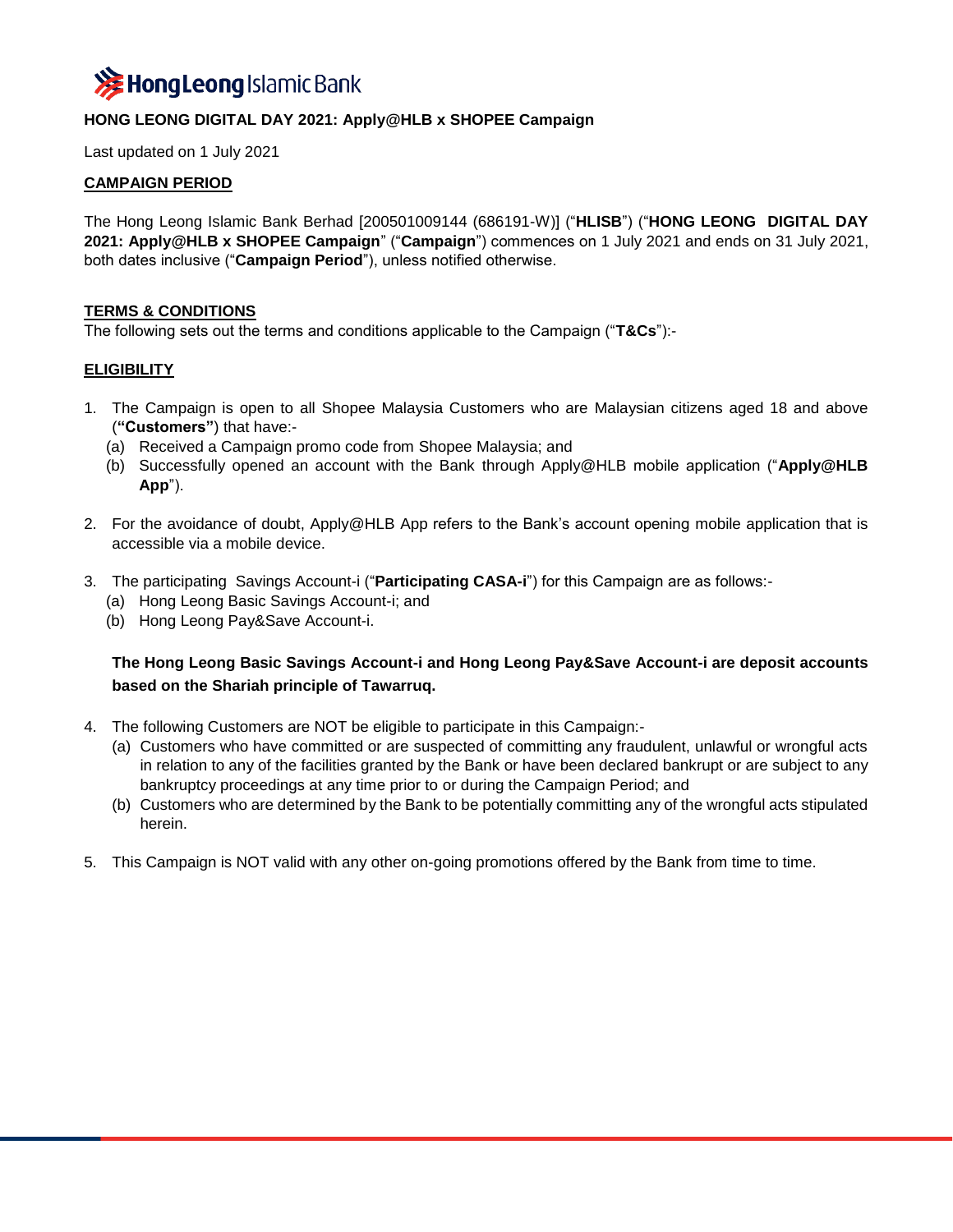

## **ONE DAY SPECIAL: GET 3,777 SHOPEE COINS ("Promotion A")**

### **CAMPAIGN MECHANICS**

- 6. In order to participate in Promotion A, Customers are required to key in the Campaign promo code into the account opening application via Apply@HLB on 7 July 2021 from 0000 hours (12:00 a.m.) to 2359 hours (11:59 p.m.).
- 7. The Participating CASA-i must maintain a Minimum Account Balance of **Ringgit Malaysia One Hundred** (RM100) by 15 August 2021 for the purpose of the Reward fulfilment (as defined under Clause 8). In the event the end day balance of the Participating CASA-i is less than **Ringgit Malaysia One Hundred** (RM100) by 15 August 2021, the Customer will be disqualified from receiving the Reward.
- 8. The first two hundred fifty (250) Customers that meet all requirements mentioned under Clauses 6 and 7 ("**Promotion A Eligible Customers**") on 7 July 2021 will be entitled on a first-come, first-served basis to **3,777 Shopee Coins** ("**Promotion A Reward**"). Promotion A Reward will be automatically credited into the Customer's Shopee Account no later than 15 September 2021 (Promotion A Reward Period).
- 9. No campaign entry form or registration of participation is required to participate in Promotion A. The Bank will track the Promotion A Eligible Customers automatically at the end of the Campaign Period. Promotion A Eligible Customers that do not receive the Promotion A Reward by 15 September 2021 are deemed not qualified. The Participating CASA-i must remain open, valid and active within the Promotion A Reward Period for the purpose of crediting the Reward.

### **DIGITAL MONTH SPECIAL: GET 2,777 SHOPEE COINS ("Promotion B")**

#### **CAMPAIGN MECHANICS**

- 10. In order to participate in Promotion B, Customers are required to key in the Campaign promo code into the account opening application via Apply@HLB during the Campaign Period.
- 11. The Participating CASA-i must maintain a Minimum Account Balance of **Ringgit Malaysia One Hundred** (RM100) by 15 August 2021 for the purpose of the Reward fulfilment (as defined under Clause 12). In the event the end day balance of the Participating CASA-i is less than **Ringgit Malaysia One Hundred** (RM100) by 15 August 2021, the Customer will be disqualified from receiving the Reward.
- 12. The subsequent two thousand (2,000) Customers that meet all requirements mentioned under Clause 10 and 11 ("**Promotion B Eligible Customers**") will be entitled on a first-come, first-served basis to **2,777 Shopee Coins** ("**Promotion B Reward**"). Promotion B Reward will be automatically credited into the Customer's Shopee Account within no later than 15 September 2021.
- 13. No campaign entry form or registration of participation is required to participate in Promotion B. The Bank will track the Promotion B Eligible Customers automatically at the end of the Campaign Period. Promotion B Eligible Customers that do not receive the Promotion B Reward by 15 September 2021 are deemed not qualified. The Participating CASA-i must remain open, valid and active within the Promotion B Reward Period for the purpose of crediting the Reward.